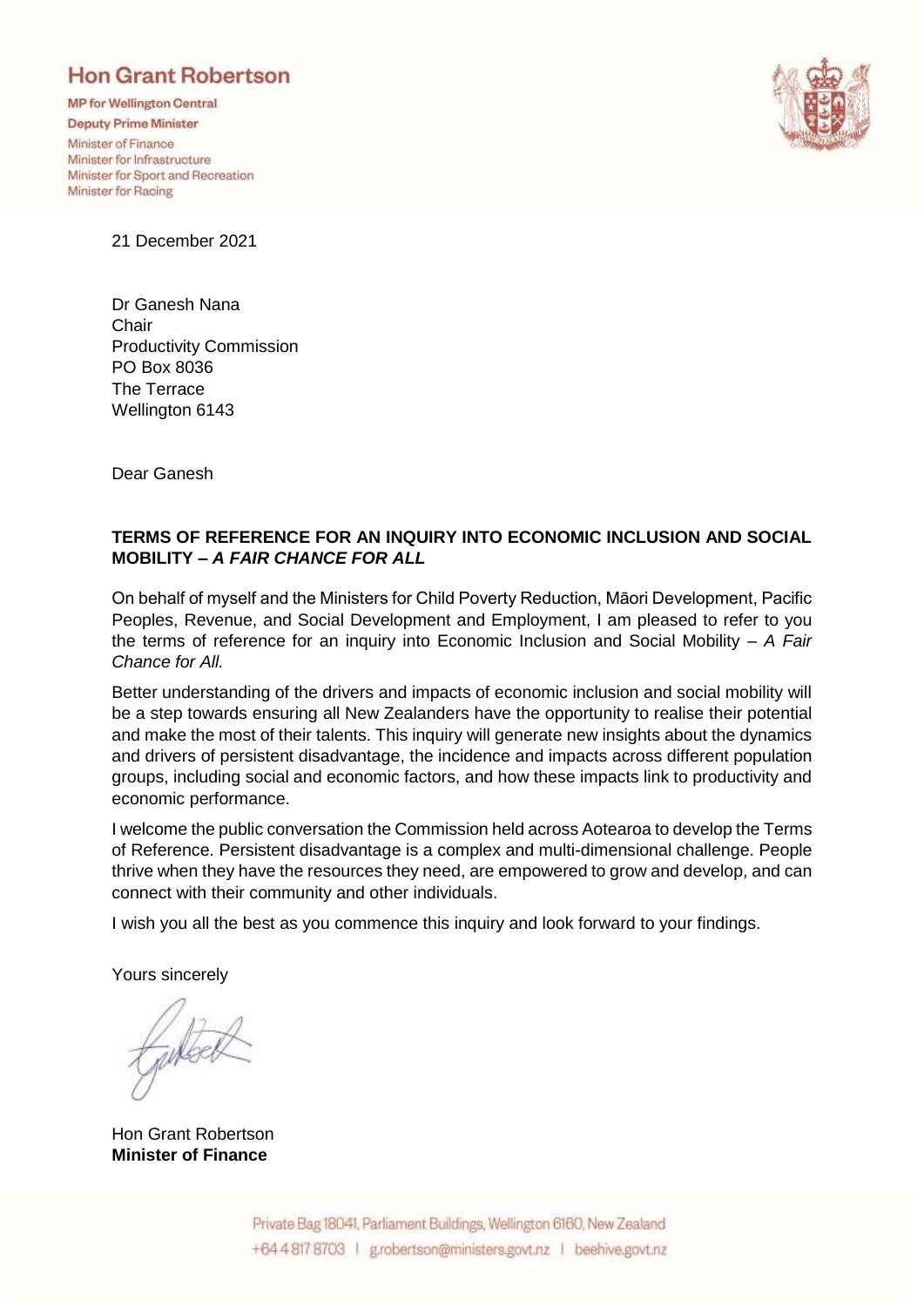# **Terms of Reference - New Zealand Productivity Commission Inquiry into Economic Inclusion and Social Mobility –** *A Fair Chance for All*

Issued by the Ministers of Finance, Child Poverty Reduction, Māori Development, Pacific Peoples, Revenue, and Social Development and Employment.

Pursuant to sections 9 and 11 of the New Zealand Productivity Commission Act 2010, we hereby request that the New Zealand Productivity Commission ("the Commission") undertakes an inquiry into economic inclusion and social mobility, focussing on the drivers and underlying dynamics of persistent disadvantage.

## **Context**

The trends in indicators of economic inclusion and social mobility in New Zealand are not widely understood. This includes understanding how trends in economic inclusion and social mobility impact on individuals, different population groups and wider society, and how these impacts link to productivity and economic performance. In addition, some trends in New Zealand differ from other countries, such as the United Kingdom and United States. A robust, authoritative narrative about the New Zealand situation is lacking from public discourse.

A key gap in the existing New Zealand evidence is measurement and analysis of persistent disadvantage, and its dynamics across lifetimes and generations. Available evidence points to significant and growing disadvantage in the bottom income deciles, particularly in the context of rising housing costs. Covid-19 may exacerbate these trends. Children growing up in these households face the prospect of entrenched disadvantage.

The inquiry will focus on the persistence of disadvantage which will bring together the two concepts of economic inclusion and social mobility.

The purpose of this inquiry is to:

- generate new insights about the dynamics and drivers of persistent disadvantage, and the incidence/impacts across different population groups, including social and economic factors;
- develop recommendations for actions and system changes to break or mitigate the cycle of disadvantage (both within a person's lifetime and intergenerationally); and
- help raise public awareness and understanding of trends in economic inclusion and social mobility (with a focus on persistent disadvantage) in New Zealand.

#### **Scope**

The work will promote a strengths-based approach, looking to make recommendations that would help individuals, families, whānau and communities realise their potential, and enhance their mana and wellbeing. It will recognise the importance of the Treaty of Waitangi as a key founding document of Aotearoa New Zealand.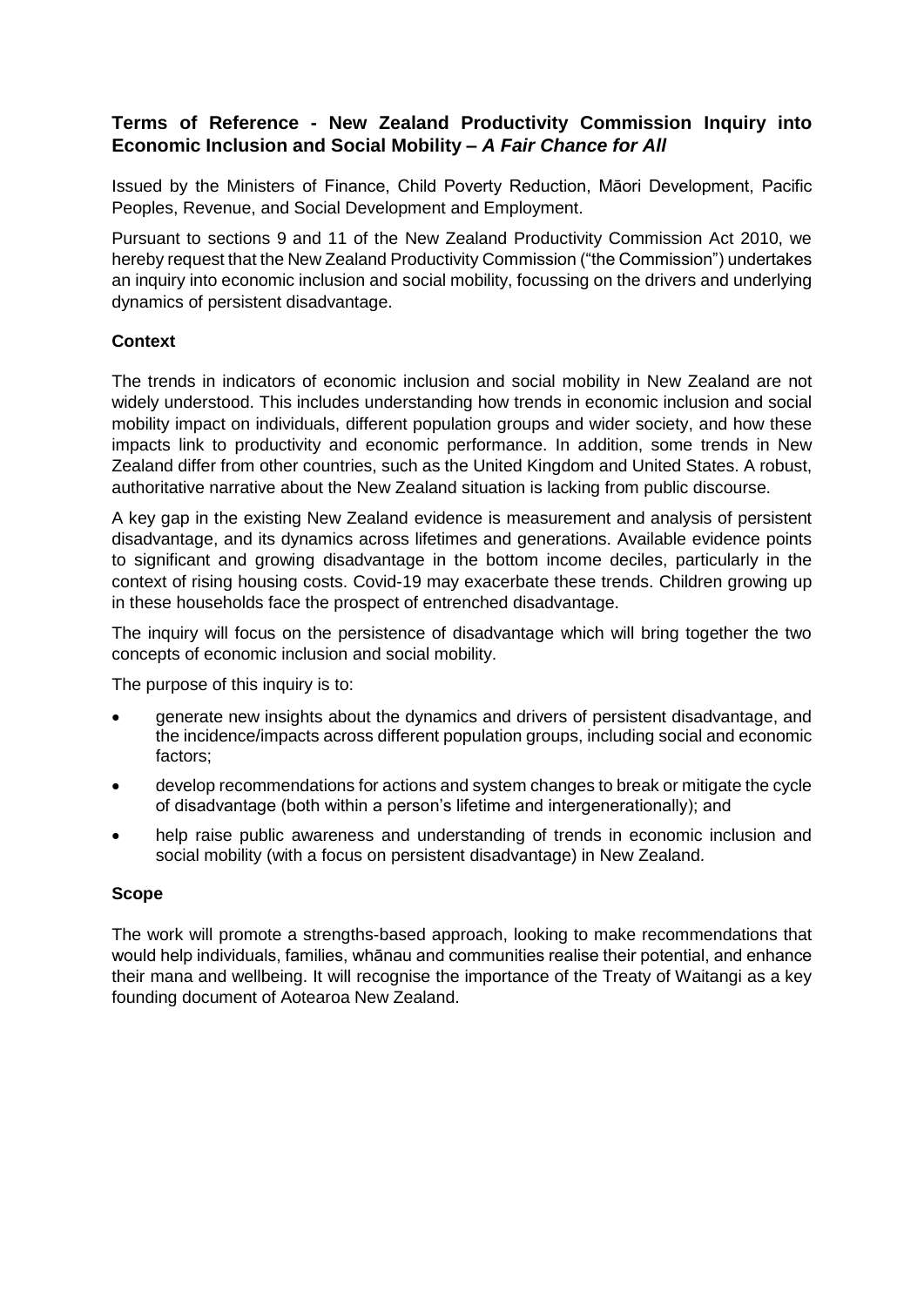To inform the inquiry's recommendations, the Commission should:

- bring together and build on the considerable existing evidence and many knowledge bases across a range of disciplines, including work undertaken for previous major reviews and inquiries (such as the Welfare Expert Advisory Group, the Tax Working Group, the Expert Advisory Group on Solutions to Child Poverty and the Commission's inquiry into More effective social services):
- establish definitions of economic inclusion, social mobility and persistent disadvantage;
- undertake research and analysis to better understand the dynamics and drivers of persistent disadvantage, applying relevant frameworks such as He Ara Waiora;
- draw on te ao Māori and Pacific approaches, including applying a collective as well as an individual lens to research and analysis, and the principles of mana motuhake (collective/self-reliance), rangatiratanga (independence) and mātauranga Māori (Māorispecific knowledge);
- explore how realising people's potential (through reducing persistent disadvantage) translates into direct increases in wellbeing, as well as higher productivity and better economic performance. Greater success for Māori and Pacific peoples is particularly important given their increasing proportion of the working age population in future years;
- create a clear, authoritative and accessible narrative about the trends in economic inclusion and social mobility in New Zealand.
- take into account any relevant insights and findings from other Commission inquiries, including its current inquiry into immigration settings, as well as work underway across government (including relevant reforms and work programmes such as Just Transitions and the Disability Action Plan).

Based on the above, the Commission will develop recommendations for effective actions and systems changes to help break or mitigate the cycle of disadvantage. This may include investigating:

- improvements to current measurement and data collection systems;
- the way public services are designed, commissioned, funded and delivered;

The inquiry will take a system-wide and whole-of-government perspective, look at life-course and intergenerational outcomes, and consider a broad set of impacts on, and measures of, wellbeing.

#### **Out of scope**

To avoid duplicating parts of other major inquiries (such as the Welfare Expert Advisory Group and the Tax Working Group) the inquiry will focus on non-income policies. This will not, however, preclude the inquiry from identifying income levers in its recommendations.

Constitutional reform is out of scope.

#### **Engagement requirements**

In undertaking this inquiry, the Commission should:

- engage with key interest groups, organisations and practitioners, across the public, private, not-for-profit and philanthropic sectors;
- collaborate with iwi and Māori, Pacific peoples and disabled people to explore barriers to reducing persistent disadvantage, and ways to support Māori- and Pacific-led solutions;